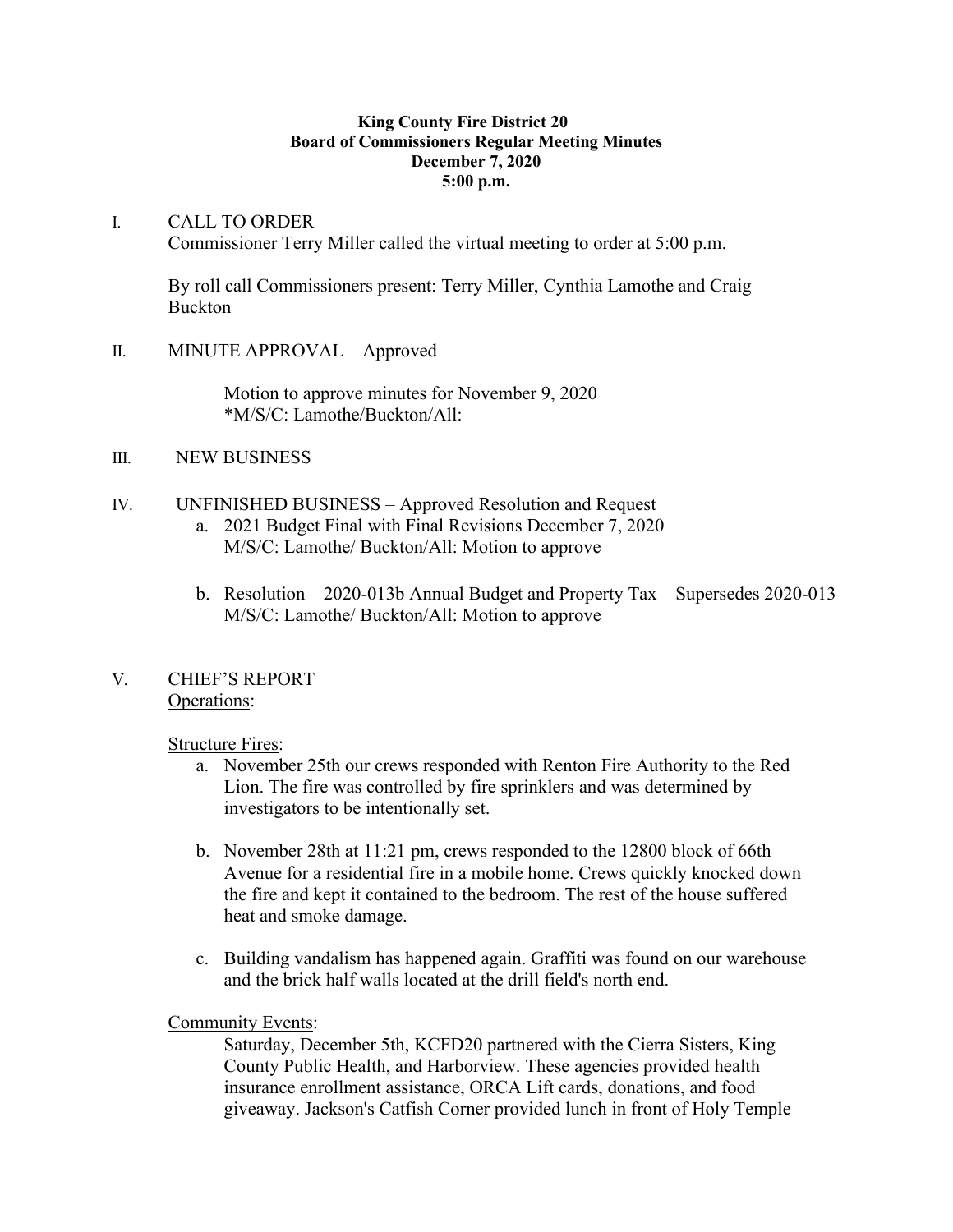Evangelistic Center-Seattle. Thanks to the Cierra Sisters Inc. for helping bring this event to life, as well as Dee Dee Real Estate Group and Public Health - Seattle & King County.

### Recruitment:

King County Fire District 20 Volunteer Fire Academy is in the last month and working on virtual graduation. Recruit class will be in February 2021 and plan on bringing out 7 new recruits. Chief Hick thanked the Career Officer and firefighters, Volunteer Firefighters, and office staff for all the hard work and late night and weekends.

# Capital Projects:

Rehab Unit is now in service and responded to multiple calls in our district. We appreciate the support we have received to get the Rehab.

# VI. FINANCE REPORT

- a. The \$336.00 for the outstanding check has cleared, see on January's report
- b. COVID-19 testing sites shifts will be reimbursed by King County
- c. Reviewed the Convention Center funding will not be touching the Special District funds

#### VI. CONSENT AGENDA

- a. Blanket Voucher 201102001 thru 201102012 in the amount of \$11,917.15\*\*
- b. Blanket Voucher 201201002 thru 201201013 in the amount of \$16,219.19\*\*
- c. Blanket Voucher 201202001 thru 201202027 in the amount of \$70,087.42
- d. 1st ACH Payroll Career \$ 61,112.27
- e. ACH Payroll Volunteer \$9,860.17
- f. 2nd ACH Payroll Career \$44,958.28
- g. 1st Auto Withdrawal Payroll Taxes Career & Volunteer \$23,646.79
- h. 2nd Auto Withdrawal Payroll Taxes \$16,179.33
- i. ACH Volunteer August Dues \$316.73
- j. ACH US Bank Voyager Fleet \$1,152.29
- k. ACH US Bank Visa for \$4,357.13
- l. Auto Withdrawal Deferred Comp. \$900.00
- m. Auto Withdrawal DRS LEOFF II \$18,508.82
- n. Auto Withdrawal DRS PERS II \$4,067.56

\*M/S/C: Buckton/Lamothe/All: Motion to approve entire consent agenda Items a. thru n.

# VII. GOOD OF THE DISTRICT

- VIII. CORRESPONDENCE
- IX. EXECUTIVE SESSION At 5:33 PM the Board Chairman called an executive session pursuant to RCW42.30.110(1)(g) to review the performance of an employee. The session is to last for 15 minutes until 6:48 pm. Action is expected. At 6:49 Board returned regular session. The following actions taken.